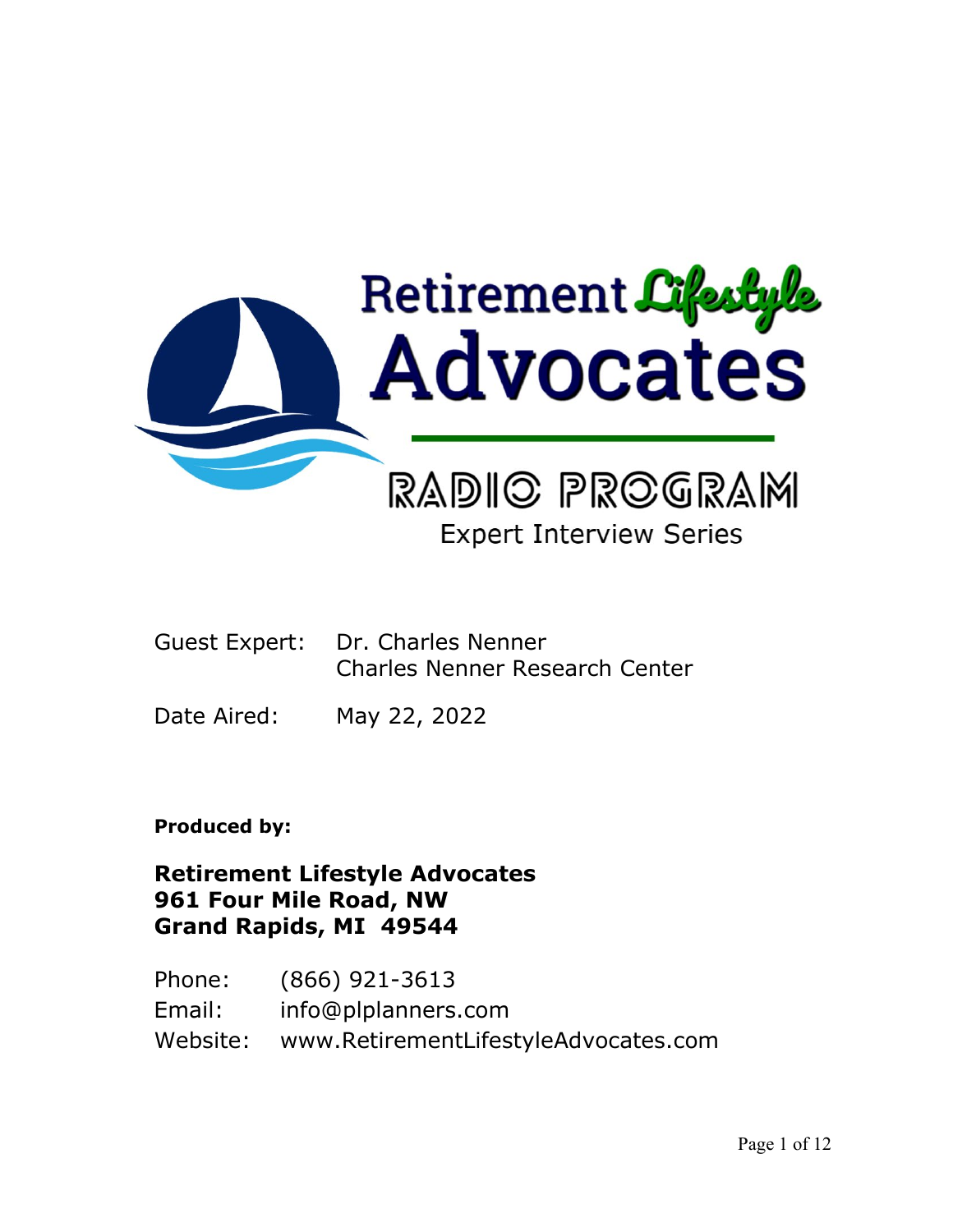#### Dennis Tubbergen:

Welcome back to RLA Radio. I'm your host, Dennis Tubbergen. Joining me on today's program once again is returning guest Dr. Charles Nenner. Dr. Nenner has founded the Charles Nenner Research Center, he is a cycles expert, and his market analysis and forecasting has been uncannily accurate over the years. And Dr. Nenner, welcome back to the program, pleasure to speak with you again.

#### Dr. Charles Nenner:

Thank you, there's a lot to talk about.

### Dennis Tubbergen:

There certainly is. So, Dr. Nenner, let's just get started, for our listeners maybe that are not familiar with your work, can you explain a bit about your background and what it is that you do?

#### Dr. Charles Nenner:

Yes, so I'm a medical doctor, actually, and I joined a group that, many years ago, talk about the early '80s, was doing research on the psychiatric problems all over the world, like when people become psychotic, and we found out that not only do they get in the same period, psychotic, doesn't matter if you were in New Zealand or in Timbuktu, but also at certain intervals. So, we could then predict when the next big inflow of psychotic patients would come. We were used to that, because when it's full moon, a lot of women give early birth, so you're going to have a lot of people in the hospital, and it's not exactly clear why, but that effect has occurred for over a hundred years. So, there's much more than, under the surface than we actually see, and that's how I started my research. So then I was watching in New York as a tourist, the CNBC program, financial program, and they had all kinds of theories as to why markets go up and down as well, that doesn't seem very much, you know, "Let's check this out."

#### Dr. Charles Nenner:

So, then I started to research it, and then I say, "Hey, things don't move at random. There are certain periods that markets go up and certain periods that markets go down, and even if a market goes up, it doesn't go up at random, you can calculate how high it goes up." So, I did everything by hand.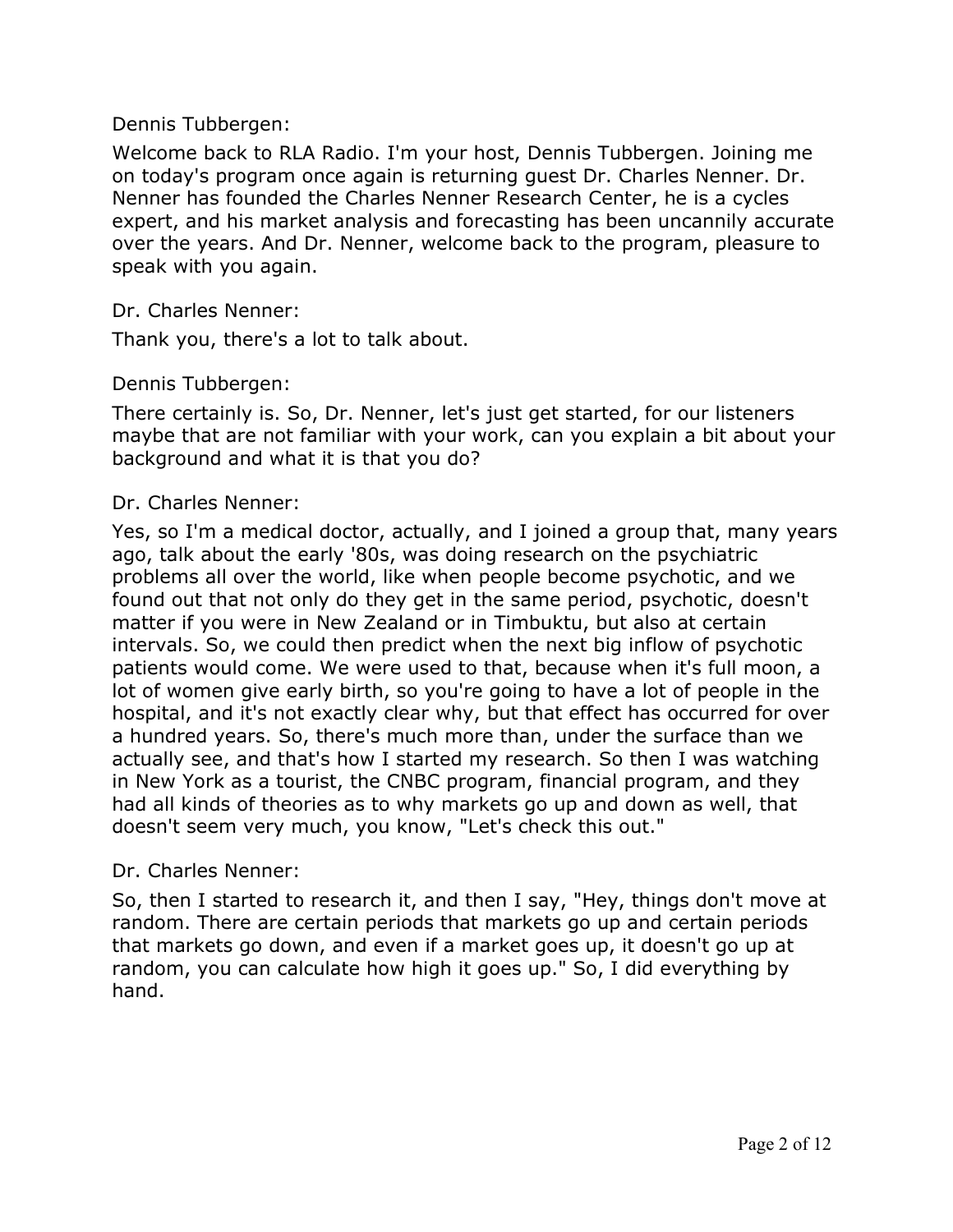## Dr. Charles Nenner:

And then by the mid-'80s there were better computers, so then everything was computerized, and then I started my year, my career at Merrill Lynch, and in the '90s I had my own firm in New York, and then I retired. And in 1997, I joined Goldman Sachs and I mostly was forecasting and, we call it market timing for the own investments of Goldman Sachs based on my system. Then later, when Obama didn't allow the own investments to be as big as they were before, because they were afraid that the market would collapse again after 2008, me and my partners and a lot of clients of Goldman Sachs left and I started my own firm, doing the same thing as I did for Goldman Sachs.

### Dennis Tubbergen:

So, Dr. Nenner, you made a statement, "Markets don't move at random." I've had the pleasure of interviewing in the past Burton Malkiel, who wrote a book called A Random Walk Down Wall Street. He would very much disagree with that statement, so give our listeners your explanation. How did you conclude that markets don't move at random?

### Dr. Charles Nenner:

Well, for instance, we were in zero stocks by the end of last year, because cycle topped. And then there were no signs of any top at the moment. Later it came, all kinds of ideas like Ukraine or whatever, and we're still in zero stocks. We have been out of the bond market for the last, I think it's already down 20, 25%, and I've been warning about people, "Don't stay in bonds, because the cycle is turning down," but since there was a bond market for 40 years, people fell asleep, and even the brokers had never seen a bear market in bonds. And it works for gold and currencies.

#### Dr. Charles Nenner:

Now, if somebody says there is, that things move at random, it's because he doesn't see the pattern. So, we give the exact dates on a weekly, monthly, and daily basis, we even have it to an inter-day so we can even say, "At quarter past two, the S&P will go up for two and a half hours," or, "Until the next morning at 9:00." I challenge him to look at our dates and our levels and then still think things don't move at random. It's the same story as the black swan theory, I forgot his name now, the gentleman who wrote the book about the black swan theory, he says, "Well, there are major occurrences that we don't know in advance, and they really have a big influence on the equity market." Well, the only thing I can say you don't know maybe in advance, it doesn't mean that they don't exist. It's the same thing, I still look sometimes at CNBC, that they say, "Well, Mr. Where, what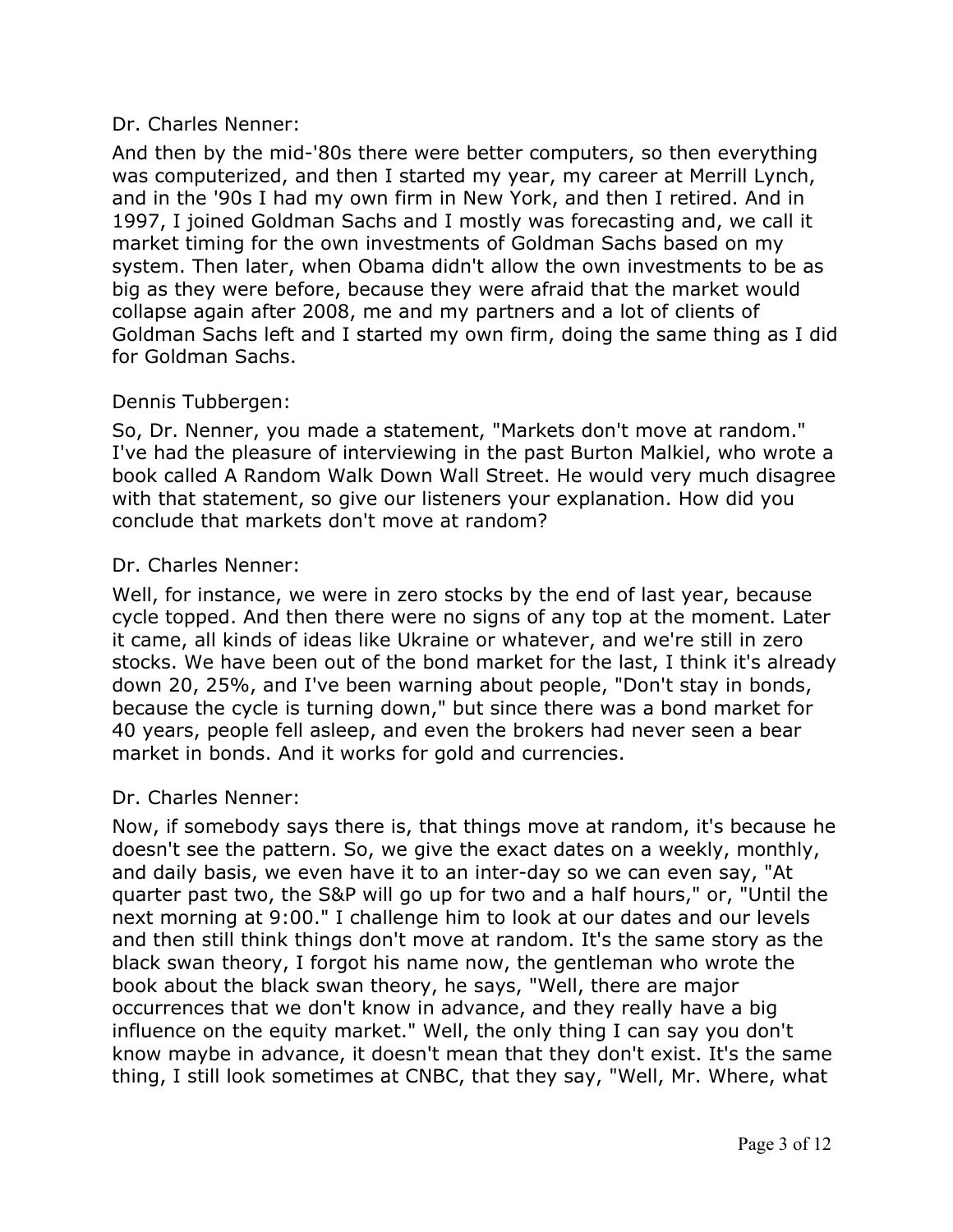is the next low on the Dow Jones?" And he says, "I don't know, but nobody knows."

## Dr. Charles Nenner:

And I challenged him a couple of times, "Why don't you bring up people who know?" And if, at least they say exactly when and they can be proven wrong, but they have people saying nobody knows, then you educate the small investor that nobody knows, and that's why he's losing money. And that's why I always urge people, you have a free 30-day trial, and at least look that it's not at random, we know exactly what happens and when it happens.

## Dennis Tubbergen:

Yeah, I'll urge the listeners, if you'd like to learn more, you can go to charlesnenner.com, that's charlesnenner.com. So, Dr. Nenner, would it be fair to say that cycles exist because human behavior is somewhat predictable, or at least the behavior of collective groups of humans tends to be predictable?

## Dr. Charles Nenner:

Yes, they equalize each other out. So let me give one example, let's say you own IBM and you bought it at 100. And now it's 150, and IBM comes out with a great result. Now, will the stock go up or down? So that's an interesting thing. I mean, a lot of people got caught, which is why does the stock go down when the results are good? So, the explanation is if the cycle is up, then IBM has to go up, and the Wall Street Journal will write, "The results were excellent, and people poured in to buy IBM." So how does IBM go down? Well, if the results are very good, and the cycle now is down, then IBM goes down with results, and the Wall Street Journal will write, "The investor doesn't think IBM does better next year, and they took profit." So as long as you don't know what interpretation of the news is, the news is not even interesting for you.

## Dr. Charles Nenner:

And the interpretation is, I should totally mention this now, it's totally, totally correct, it depends on mass psychology and mass psychology doesn't change. So, what you have to know is that when the mass psychology is positive and when it's negative, and when it starts to be negative, then people come up with anything that can bring down a market that was already there maybe half a year before, but nobody was worried, so they didn't even look at it. But once cycles are down, then they come up with anything that can go wrong, and then the market goes down, but the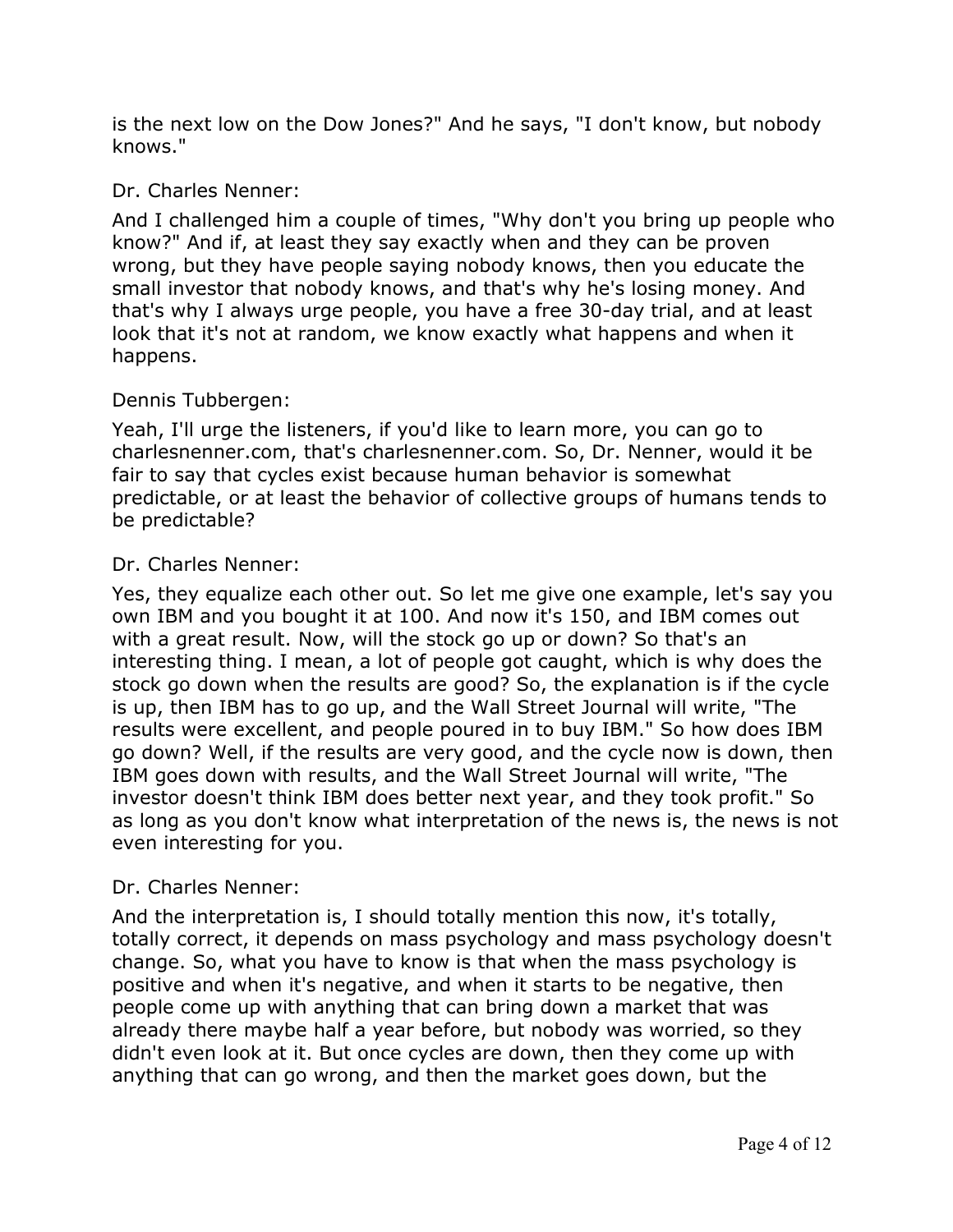insiders already out a long time, because they understand it's not because of the news, it's because something else is going on.

### Dennis Tubbergen:

So, Dr. Nenner, when you start looking at cycles for each market, you mentioned bonds, we could look at the S&P 500, we could look at Bitcoin. Are the cycles that exist in each market unique to each market, are the timeframes unique to each market? Fill our listeners in.

#### Dr. Charles Nenner:

Yeah, yeah, they're unique. We also do separate stocks, if they want to request, we can show them that the cycle topped exactly at the height of Facebook before it came down like \$150. The cycle topped exactly on Netflix, it came down, I think, \$500. When it topped, I don't know by heart, I think was around \$600. Nobody knew that it would come down. The cycles knew it would come down, and half year later or maybe even a year later, the news comes out, and now everybody knows why it came down, but now it's too late. So that's the interesting, interesting thing with the study of cycles and the study of market behavior.

### Dennis Tubbergen:

So, if you're going to analyze a particular market, and in the next segment I'll just tell the listeners, we're going to get Dr. Nenner's forecast for a number of different markets, including probably some of the assets you have in your IRAs and 401(k)s. But if you're going to, Dr. Nenner, go back and try to figure out cycles, I mean, without giving away the secret sauce, how do you go about that?

#### Dr. Charles Nenner:

Well, you can, when I did it by hand, I took a chart, let's say, of 100 years of Dow Jones, and then I look at major tops that, I'm just giving an example, right? That maybe was 30 years apart. But let's take a cycle of 100 years. There was a cycle in the 1907, a top, and there was a cycle top in 1807, and there was a top in 2007, and that gave away another secret. Every time a year ends in the number seven, you have a substantial market decline. Why this happens with the seven, that's a whole other story, but people can look it up. So, then you have, let's say, a cycle for 100 years, and then within the 100 years, you look at market tops and market bottoms, and you say, "Oh, every 12 years, there's a top, and every six years there's a bottom." And then within a six years you find the small top and you find a smaller cycle.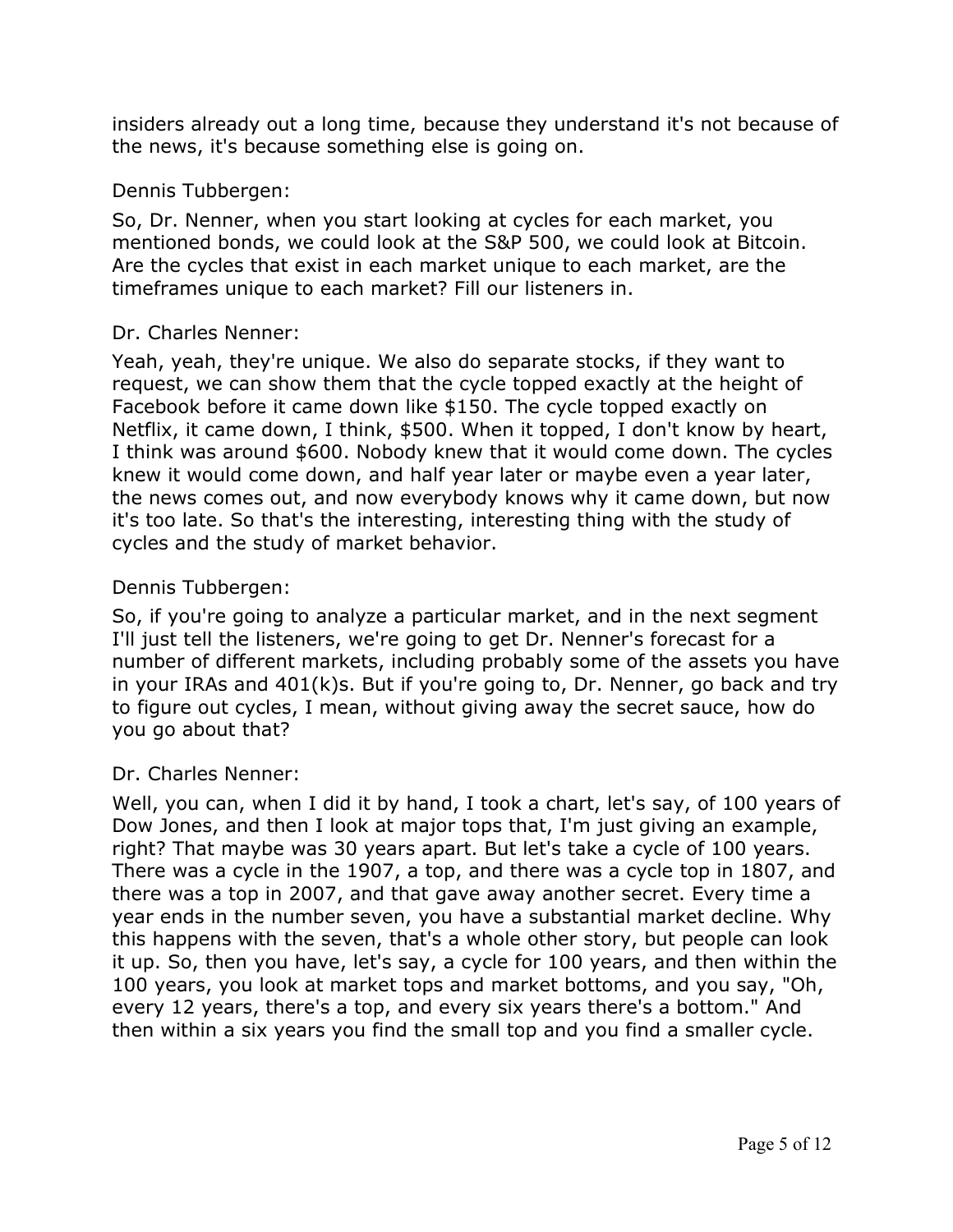#### Dr. Charles Nenner:

And then if all the cycles top together, like they did right now, the beginning of the year, then you have a major down move. I showed to my subscribers that the cycles looked exactly the same as in 2008, so I said we're going to get at least the situation like we had in 2007-2008, and that's how you do the research.

### Dr. Charles Nenner:

Now, the same thing happens if you look in today, it's very interesting, and my programs can look for intraday cycles, so it can tell you in the morning if the market was up and down, how many hours it goes up and how many points it goes up. So, it makes it a very secure way of investing and takes away all the emotion that mostly people have and that favors them by having a good result of investing.

### Dennis Tubbergen:

So, Dr. Nenner, in the minute or so we have left in this segment, I'll tell the listeners you can get 30 days free and see Dr. Nenner's work firsthand, no cost, charlesnenner.com. Talk a little bit about what your work is. Do you tell people what to invest in, how to invest, or do you focus mainly on markets?

#### Dr. Charles Nenner:

Well, we do the different markets, but we make sure that we have always an excellent rate of return. So how were we positioned in this market? We were long UNG, that is following the natural gas, we were long USO, that's following the crude market, and we were short Bitcoin, and we had zero stock, still. We expect that there could be a small bounce now, but this down move goes much longer and much further. So, we tell them in which asset class to go. And for instance, we're looking now to start a new bull move in gold and silver. Not yet, it's not ready yet, but we know when it is ready, so we don't have to look every day what we think, we can really wait for a nice buying opportunity and just wait in cash like we are now until we see the gold and the silver cycles bottom, and then we can make a nice up move in metals.

## Dennis Tubbergen:

Well, my guest today is Dr. Charles Nenner. You can learn more about his work at charlesnenner.com. I'll continue my conversation with Dr. Nenner when RLA Radio returns, stay with us.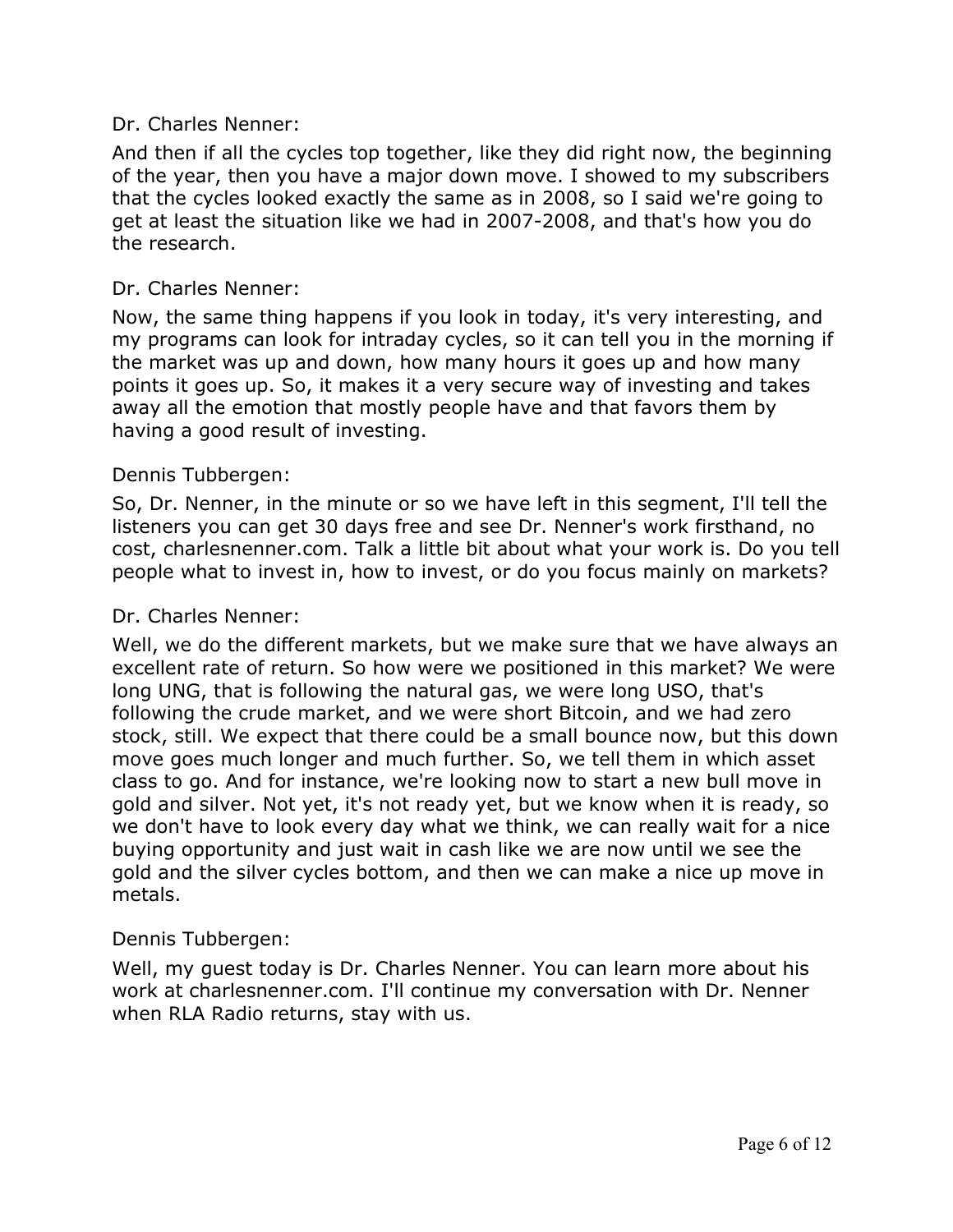## Dennis Tubbergen:

You are listening to Retirement Lifestyle Advocates Radio, I'm your host Dennis Tubbergen. I have the pleasure of chatting today once again with Dr. Charles Nenner. He is the founder of the Charles Nenner research institute, you can learn more about his work at charlesnenner.com, and he's offering the listeners 30 days of his service for free. So, Charles, in this segment, let's jump in and talk a little bit about markets. You had mentioned in the last segment, and for our listeners that are just joining us, Dr. Nenner mentioned that he had been short Bitcoin. So, you were betting on a Bitcoin downturn, how much lower does it go from here, in your view?

## Dr. Charles Nenner:

Well, we already went short on 65,000, and we had a target just above 25,000, which we hit. So, we're not short anymore, excuse me. The cycle is still down, so I don't tell people go long, the risk is still there. For the moment, there could be a small bounce, but it's not a place to be, the Bitcoin. The problem, right, is now there's actually nowhere to be. I think real estate is topping, I don't think so. I know because if you look at stocks that we follow like Toll Brothers or Lennar, it showed the same pattern in 2006-2007, they're already down like 25, 30%. And usually, the housing market follows one year later. So down market, it still could see a bounce, but it's not over, because the cycle that they follow is a 30-year cycle, and it just turned up, it means for 30 years we will have high interest rates and inflation, so that's going to be a big mess. And the longer-term cycle of the stock market is also down. The only thing that looks promising is the gold and silver market, but like I said, not yet.

#### Dr. Charles Nenner:

And it's very hard to know where to invest, and how to get a rate of return. Because I know the problem is that because of inflation, the buying power goes down if you're in cash. But we're still doing better in cash than in other assets.

## Dennis Tubbergen:

Dr. Nenner, you just said something that I'm sure got the attention of many of our listeners. You said that we're going to have high inflation and high interest rates for 30 years. Can you explain?

## Dr. Charles Nenner:

Well, there's a cycle, a cycle of 30 years, and it bottomed already. So, the disflationary cycle with low interest rates are finished. I get a bit upset by the fact that as well we look at the next results are coming out, they don't even understand about longer-term cycle, it's amazing to me, all the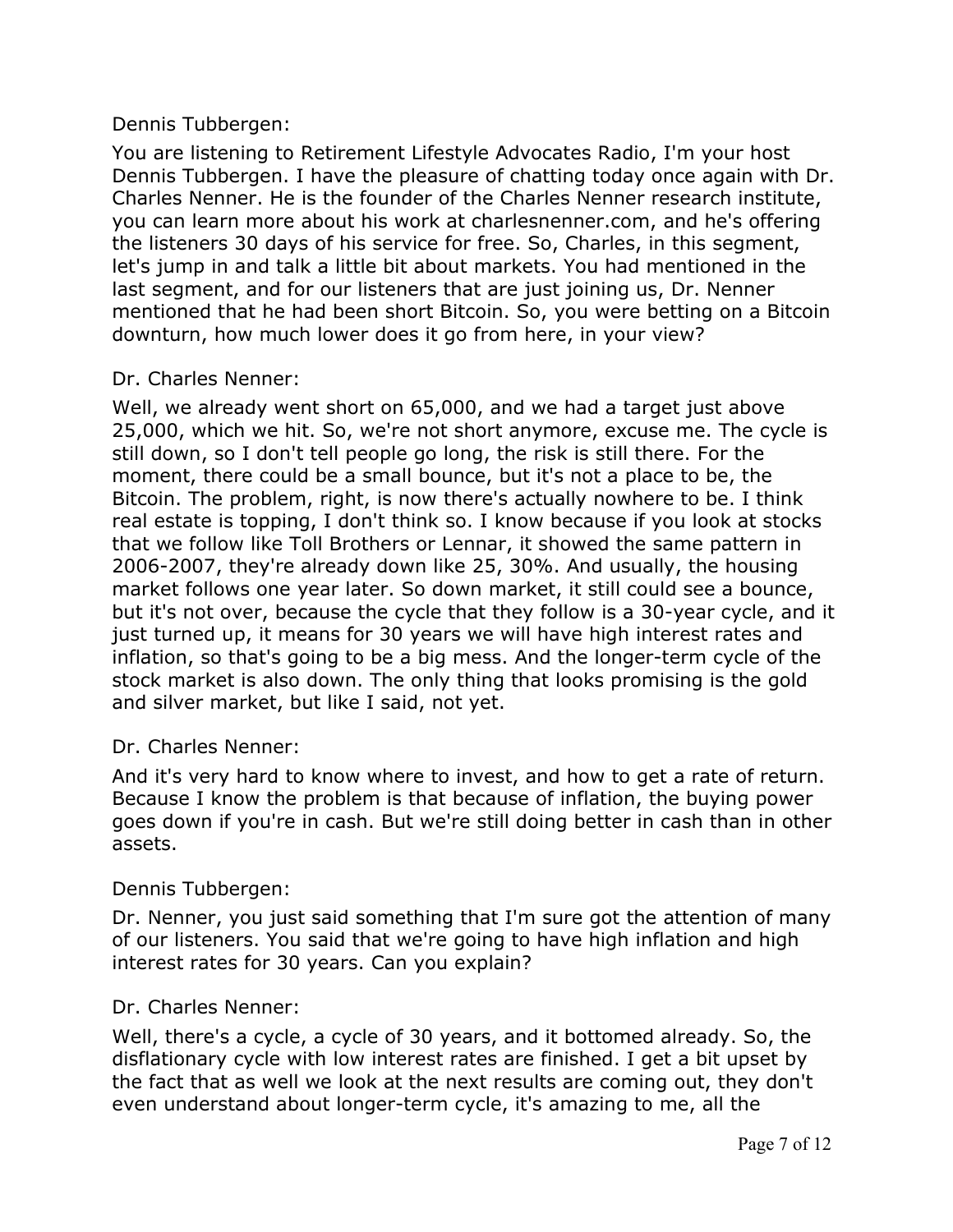politicians and the press, nobody understands about longer-term cycle. It's not that there is a reason why we have some inflation, of course if the stock goes down, there's always a reason why a stock goes down, but that's usually not the real reason the market goes down, it goes down and we find the reason.

## Dr. Charles Nenner:

So, inflation's going to go much higher, I think we'll go at least back to the situation in the '80s. I don't know if most of you listeners are remembering that or were born by that time, but that was a very difficult time, with very high interest rate and very high inflation. And why the cycle is 30 years, that again is one of the mystical things of nature, it's in the creation of nature. And again, if things move at random, you can never predict anything, and you will listen to the news next morning and try to make a decision, and if they don't move at random, then you have to check if the people who say it doesn't at random can prove that it doesn't move at random, and then it's very easy to invest.

#### Dr. Charles Nenner:

But the level of information that we get in the media is such that everybody's convinced that you don't know it, because like I said before, if they've got a pundit up and he doesn't know it, he says, "But actually, nobody knows." And again, I don't know why they get them to speak up if he doesn't know, they should bring in people who do know.

#### Dennis Tubbergen:

So, let's talk a little bit about real estate, you mentioned it in passing. Fundamentally speaking, we've seen an increase in interest rates, I think a 30-year mortgage began calendar year 2022 at about 2.75%, we're now up north of five at like 5.3%, fundamentally speaking that has to negatively impact the real estate market, and it sounds like your cycles are confirming that that will be the case.

#### Dr. Charles Nenner:

Yeah, on top of that, I think we're going at least into recession, maybe worse. So, the problem you lately have is that the GDP doesn't look good, and inflation is up, and the Fed doesn't really know what to do, they're much behind the curve, they're too late, and it's going to be a messy situation.

#### Dennis Tubbergen:

So, when you say recession, maybe worse, can you elaborate?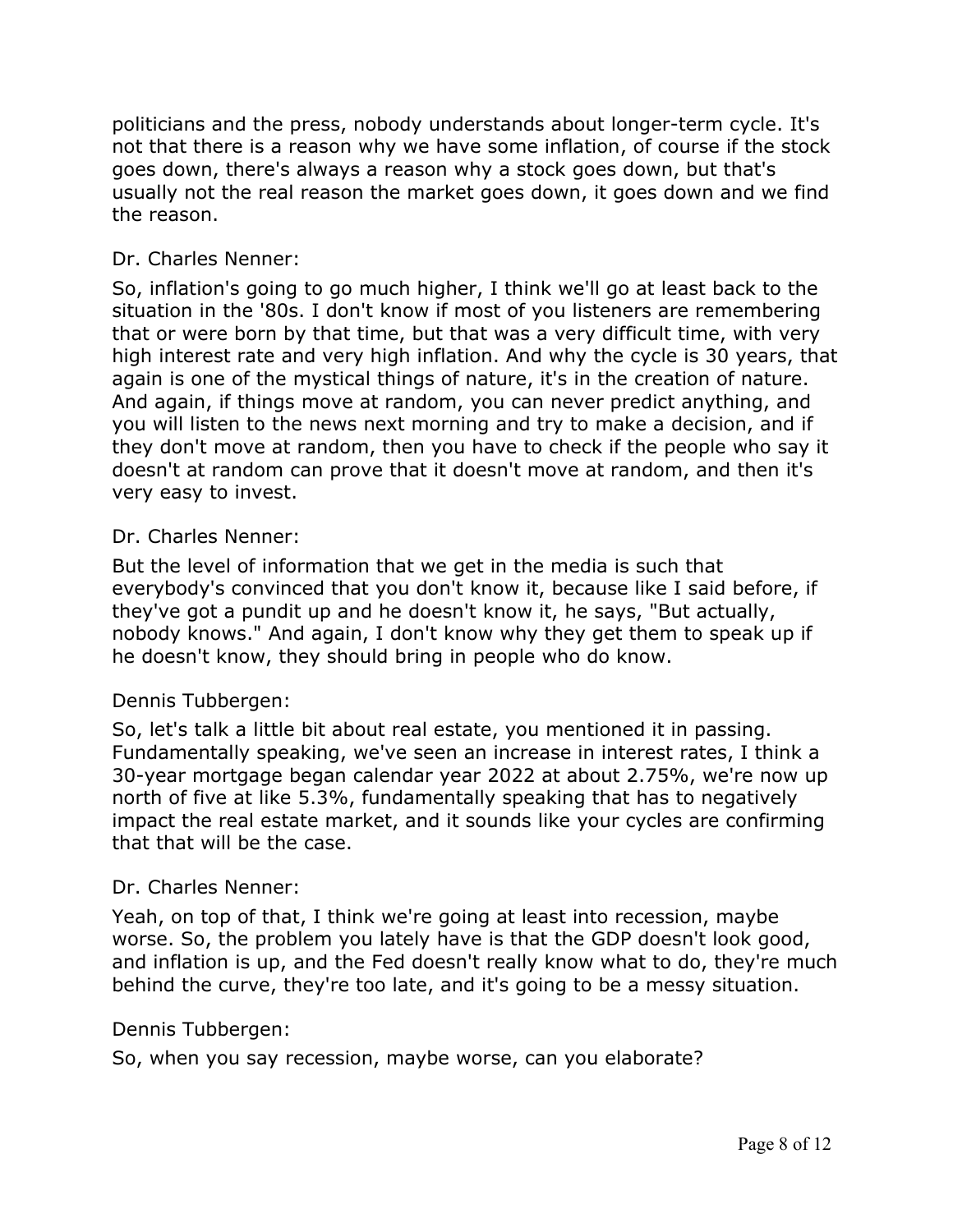## Dr. Charles Nenner:

Well, maybe worse, I mean that we had a situation that we had different Fed presidents who knew things were not going to end well, but they decided, "Not in my lifetime," so they kept interest rates low. Even in Europe now, I have some euros in the bank, and they are negative interest rate. That means is I have to pay for my money to be kept in the bank, costs me about a quarter of a percent. They're totally off, when inflation is also eight, 9%. They have no clue what they're doing, and you get to a situation that it cannot be fixed anymore. So that's why it's going to be a very bad situation. For years people said, "It's going to come, it's going to come," and cycles showed it's not going to come, but now it's going to come.

### Dennis Tubbergen:

So, do you see a complete reset of the financial system, potentially?

### Dr. Charles Nenner:

Well, I hear that word a lot, but I don't know exactly what it means. If you can help me out.

### Dennis Tubbergen:

Yeah, let me be more specific. Do you see that the current banking system that exists in the United States will maybe move ... and around the world, will it move away from a fractionalized banking system, and will we move back to a currency system that maybe is based on gold and silver as opposed to fiat currencies?

#### Dr. Charles Nenner:

Well, then you get ... I calculated that if the world goes back to the gold standard, gold should be around 48,000 right now, so that would be a totally crazy situation. I don't think they're going to ... I really don't know how they think to solve the problem. I don't know what you do if you get in a recession and inflation starts ... My first next target is 12%. In a year, year and a half, we can go to 20%. What are you going to do? They had this problem before, and I don't know if you remember, they had to wait until Volcker, who was emotionally strong enough to say, "This is going to stop, I'm going to do something," and he broke the cycle.

#### Dr. Charles Nenner:

Now, the interesting thing is he broke the cycle exactly when it was supposed to break, so the question did he do something or not? So, the answer is that they voted somebody in like Volcker right on the time that the cycle had to churn. It's very interesting how these things go. Perhaps maybe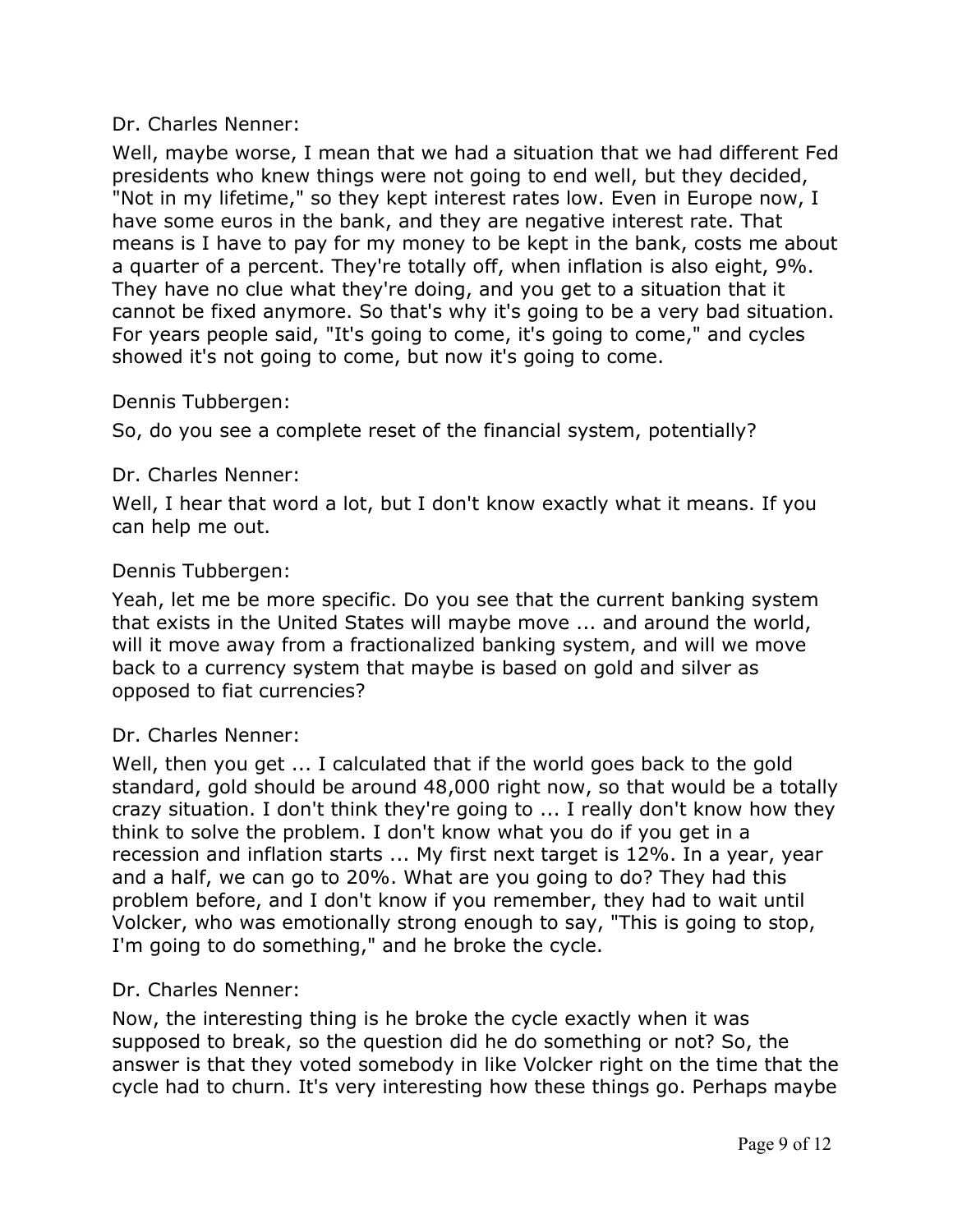you remember, we first had Carter, and it was followed by Reagan. And whatever Carter did went wrong, even when he tried to get people out of Iran, the helicopters collided and there was a big mess, and then came Reagan and everything went well. So why did Reagan was, how did he come to power? Because the cycle was turning up, and then people felt more positive, and that's why they didn't vote for the grumpy Carter, but they voted for somebody more positive like Reagan, and Reagan was lucky, because the cycle turned up. So according to me, whoever would've been president would've done well. Clinton had more or less the same situation on a cycle that was up. Biden is now in a cycle that is down, not that I think much of him, but on top of that, whatever he does is going to go wrong because the cycle is down.

## Dennis Tubbergen:

So, let's talk about in the time we have left where you see stocks going, and the S&P 500, the Dow, any of the major indices. You said the cycle really topped at the beginning of the year. How low do we go here?

## Dr. Charles Nenner:

Well, I think we can definitely go to 15,000 from the Dow Jones, and probably lower, and the cycle is down for another year and a half, maybe two years. Like I said, we're going to have some, probably have some upside to next couple of weeks, but then later in the year it will come down again, and talking fundamentally, not on cycles, but I don't pretend to know more about fundamentals than other people. Why would you own stocks if the profits of the companies go down, and inflation goes up, and interest rates go up, I don't understand how people can say, "Well, we're looking for a bottom." There has to be some sense in why you would be long stocks. So even from a fundamental point of view, I don't understand how people would want to be long stocks. The only thing that will happen is you get a bear market really because people are covering their shorts, and then people take the next chance to lighten up if they're still long.

## Dennis Tubbergen:

So, let's talk about gold and silver, you mentioned that you believe that the up cycle on gold and silver is coming, but not quite yet. So, give us your perspective there, please.

## Dr. Charles Nenner:

Well, the best thing is to follow the research, but the interesting thing is that everybody was jumping to get back into gold, and as long as people are jumping to go back into gold, it doesn't go up. When people are very disappointed, I guess they get now a little bit disappointed, then that goes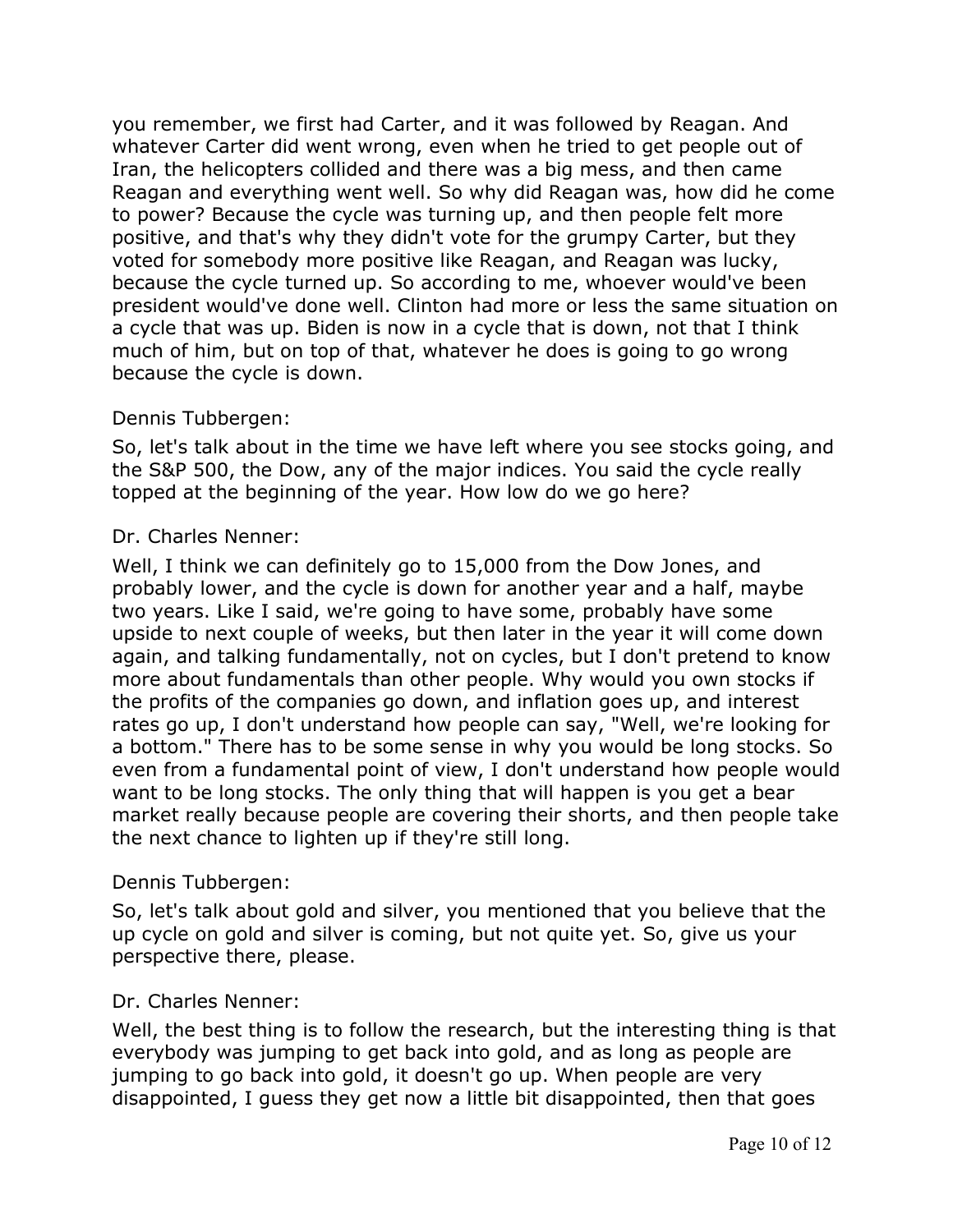together with a cycle low, that could come in one or two months, and then why people are going into gold? Maybe we have another interview, and then it's known why they go into gold. Right now, I wouldn't know why gold doesn't go up, because there's inflation, and I don't know why in a couple of months gold should go up, but actually that's not what I deal with, because then you get distracted. The only thing that I want to know is what's going to happen and when it's going to happen. So, in one or two months, we should start a new bull move up in gold, and we're sitting in cash, and waiting for the move to start.

Dennis Tubbergen:

So, Dr. Nenner, you had mentioned that if we went back to a gold standard, you extrapolated what that would mean as far as the gold price per ounce, and I think you said \$48,000 per ounce. That-

Dr. Charles Nenner:

Correct.

Dennis Tubbergen:

... seems amazing, is that your upside target?

Dr. Charles Nenner:

No, my upside target is two and a half thousand for the moment, so I don't think it's going to happen. And if we go to two and a half thousand, you see the cycle is up for another five years. So, we'll probably get a higher price target once we hit two and a half thousand.

Dennis Tubbergen:

What's your target for silver?

Dr. Charles Nenner:

I don't have that ready I must honestly tell you, because the investment firms and the pension firms that I work with are more interested in gold than silver. We follow silver four times a week, but I haven't done the long-term outlook.

Dennis Tubbergen:

Well, fair enough. Well, my guest today has been Dr. Charles Nenner. He is the founder of the Charles Nenner Research Institute, you can learn more at charlesnenner.com. You can also get 30 days of his work for free and try it out, you can do that at charlesnenner.com. And Dr. Nenner, always a